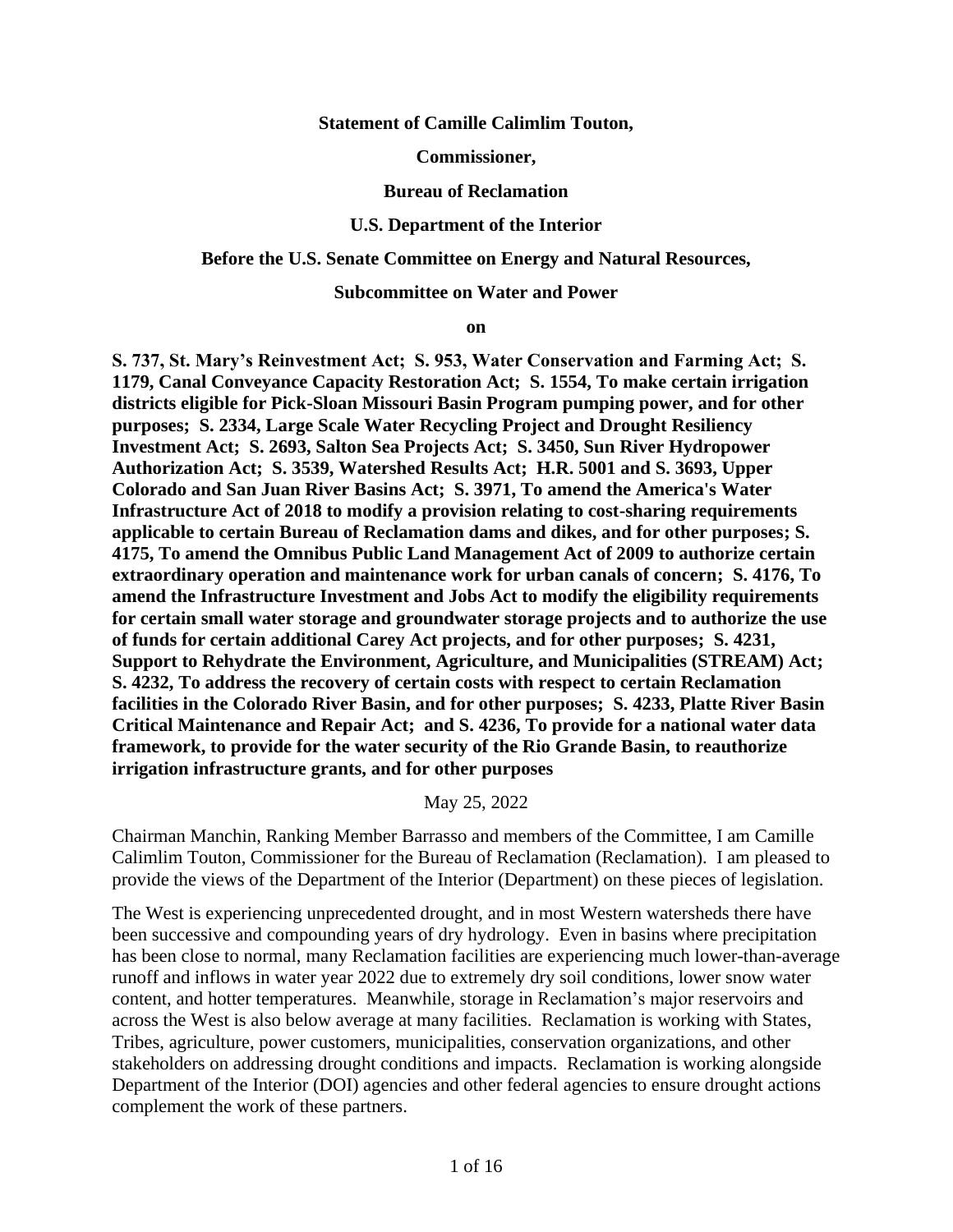The drought highlights the need for immediate actions as well as for thoughtful planning and onthe-ground work to make both our infrastructure and operational decisions more resilient to withstand future water resource scarcity and variability.

Fortunately, with resources made available by Congress through the Bipartisan Infrastructure Law (BIL), Reclamation has been able to prioritize and accelerate projects that will create new water supplies. In addition, Reclamation has integrated BIL funding with its fiscal year (FY) 2023 regular budget funding for high-priority programs such as Dam Safety, to address continued critical infrastructure needs and effectively manage risks to the downstream public. The 2023 budget also requests \$99.7 million for extraordinary maintenance activities across Reclamation—part of a strategy to improve asset management and deal with aging infrastructure to ensure continued reliable delivery of water and power, all of which is complemented by the May 9, 2022 allocation of \$240.4 million for aging infrastructure from the BIL.

The Department recognizes the bills before the Committee today seek to address impacts from the ongoing drought, building more resilient ecosystems, as well as our aging infrastructure and appreciates the work of all bill sponsors. We look forward to continuing our work with the bill sponsors and the Committee as they move forward.

# **S. 737, St. Mary's Reinvestment Act**

S. 737 would provide direct authorization to the federal government to rehabilitate the St. Mary Diversion Dam and Canal Headworks, which are part of the Milk River Project in Montana, using appropriated funds. The Department recognizes the importance of this federal project in serving the people of Montana and is aware of the affordability concerns of the project beneficiaries. As part of the Bipartisan Infrastructure Law, the Department announced earlier this month that it has allocated \$85 million of BIL funds for the St. Mary Canal diversion and headworks replacement project in Reclamation's FY 2023 BIL Spend Plan. The project will include a large fish bypass structure to accommodate upstream and downstream movement of the bull trout, listed as federally threatened, as well as prevent fish entrainment into the canal. The \$85 million will be used to award the construction contract and fund staff time in support of this contracting action and project. Staff time will include acquisitions, project management, staff time for submittal review, site prep conducted in-house, and general coordination/collaboration with the Blackfeet Tribe and stakeholders.

S. 737 requires Reclamation to conduct an Ability-to-Pay study on the costs of the St. Mary Canal Rehabilitation Phase 1 Project "[n]ot later than 1 year after the date on which funds are first appropriated for the St. Mary Canal Rehabilitation Phase 1 Project under subsection (f)." Importantly, the bill defines the canal rehabilitation project as inclusive of "any activity associated with the construction of the St. Mary Diversion Dam or St. Mary Canal Headworks within the St. Mary Storage Unit of the Milk River Project." Section 3(e) would then require Reclamation to establish repayment terms for federal funding of the rehabilitation project based on results of the ability to pay study.

At the request of the Joint Board of Control, Reclamation is currently preparing an Ability-to-Pay Study for the Milk River Project. A draft is in process, and once the study is finalized, the results could be used for the purposes identified in the proposed bill. Until the study is finalized,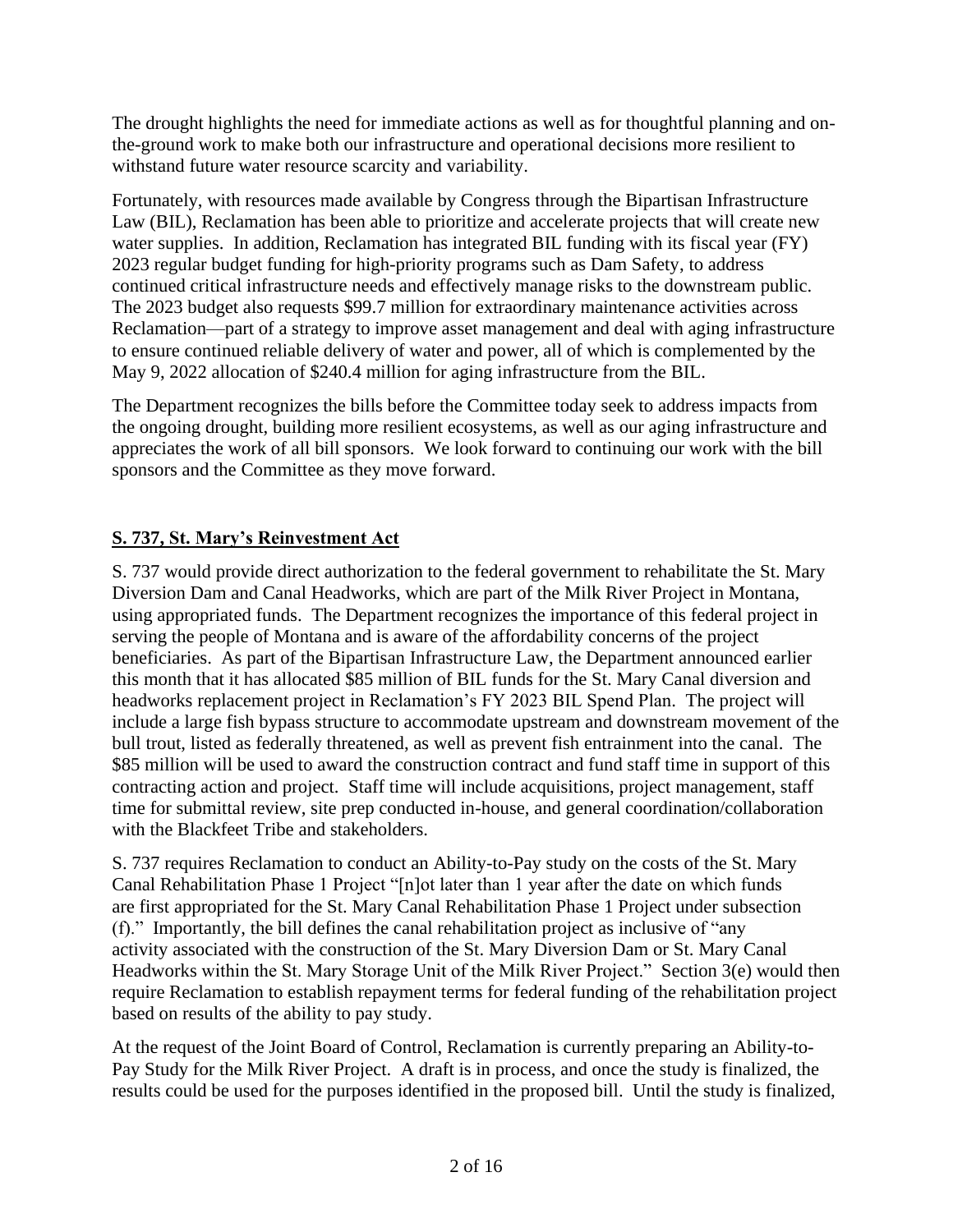it is not known whether the results would support a reduction in the percentage of costs for which the JBOC would otherwise be responsible for the St. Mary Canal Rehabilitation Phase 1 Project.

Regardless of the result of the Ability-to-Pay study, Section 3(c) would require the federal government to provide no less than 26.04 percent of the St. Mary Canal Rehabilitation Phase 1 Project total cost, to be non-reimbursable to the United States. Reclamation is not currently authorized to consider ability-to-pay in requiring repayment of less than the beneficiaries' allocated share of rehabilitation and replacement costs, notwithstanding the direction in S. 737. Ability-to-Pay studies typically are completed for new project construction costs allocated to irrigation, absent specific project authority. An Ability-to-Pay study to determine the non-federal cost share as directed in this bill would be completed consistent with Reclamation's current practice where it is currently applicable. Finally, the bill authorizes the appropriation of \$52 million to the Secretary for Phase 1 for the period FY 2022 through FY 2032.

In June 2020, the Department testified on H.R. 2492, the St. Mary's Reinvestment Act in the 116th Congress and subsequently provided additional comments on the bill. The Department testified again in the House in June 2021 on the companion bill to S. 737, H.R.1851. S. 737 addresses many of the comments raised in the 116th Congress. The Department appreciates the work to address previous concerns regarding cost share and other issues and looks forward to working through any remaining issues with the sponsor and the Committee on the legislation.

## **S. 953, Water for Conservation and Farming Act**

The Water for Conservation and Farming Act, S. 953, seeks to address drought in the west by improving water access and efficiencies for agriculture and conservation. Title I would amend existing authorities and provide a new source of funds for certain water infrastructure investment programs. Title II includes several provisions for ecosystem protections and restoration, including reauthorization and expansion of the Cooperative Watershed Management Program.

Reclamation is concerned by Title I, Section 103, which could have potentially significant and unintended consequences for Reclamation's WaterSMART programs if enacted. Section 9504 of the SECURE Water Act is Reclamation's primary authority to fund water management improvements through financial assistance. Projects are carried out by not only irrigation and water districts but Tribes, municipalities, municipal water agencies, and States. Reclamation is concerned that S. 953 would unnecessarily restrict use of this authority. Reclamation is seriously concerned by Section 202 of S. 953, which would amend the SECURE Water Act with restrictive new language to prohibit any grant that would "increase the consumptive use of water for agricultural operations above the pre-project levels," even for downstream users who are not the recipient of the grant. Grant recipients are already prohibited from increasing their own consumptive use with water conserved through the program. However, the proposed language could have the effect of forcing recipients to agree that downstream users will commit all saved water solely for instream flows, even though recipients have no control of what happens to water once it goes back into the stream. The Department believes this language in the bill, if enacted as drafted, could be subject to contradictory interpretations and inadvertently prevent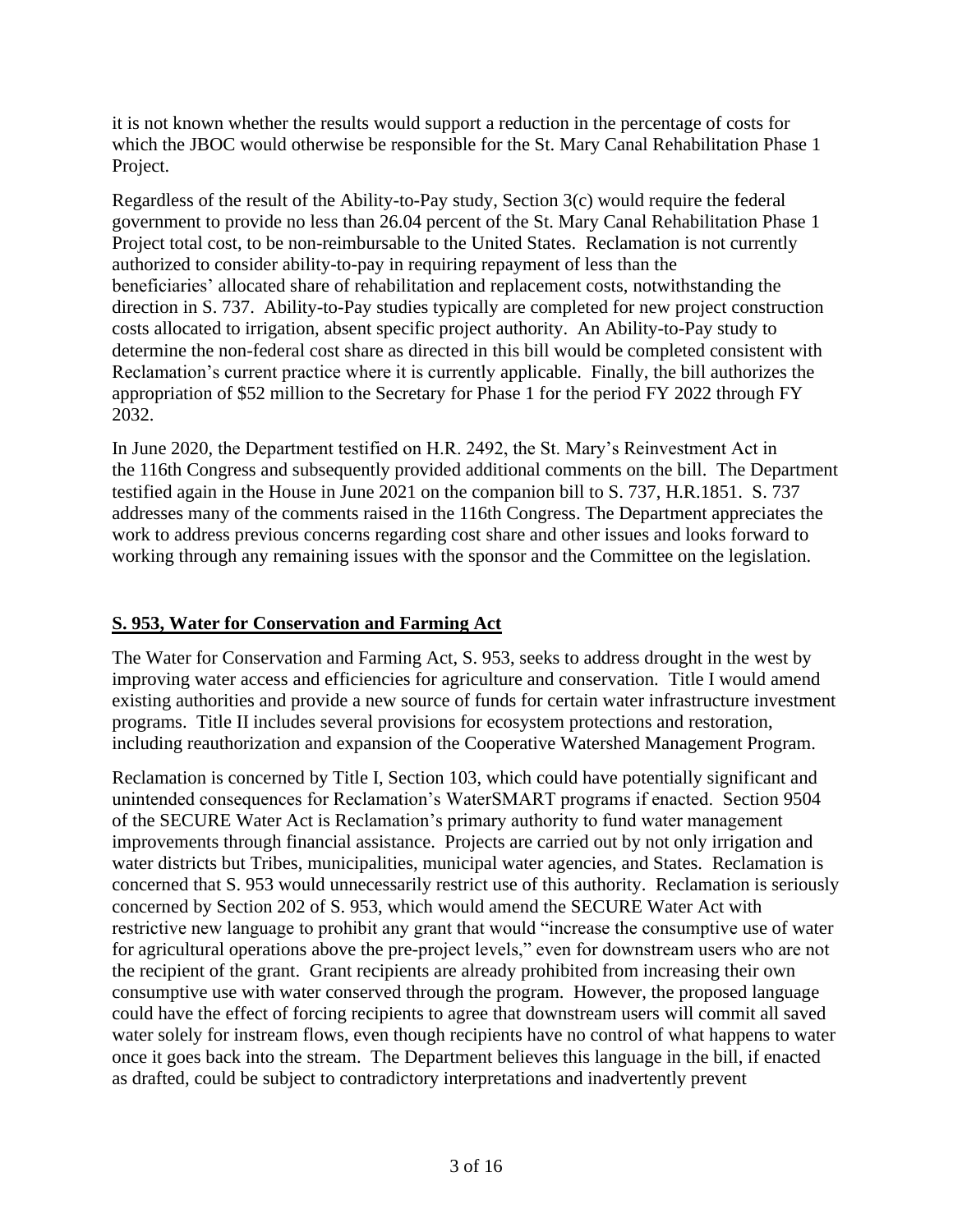Reclamation from assisting water managers with some water management improvements or discourage potential applicants from even participating in existing programs.

Drought and the impacts of climate change are having a significant effect on the Western United States. These impacts include reductions to the water resource needs of agriculture, cities and the environment. Existing Reclamation programs, such as WaterSMART grant opportunities, help communities throughout the West by increasing water supply sustainability and drought resiliency, and with the influx of new BIL funding beginning this year, these existing programs' effectiveness will get the chance to increase and deliver long-term benefits. This bill would provide new and expanded authorities to further this goal, and so Reclamation supports the intent of the bill, but we would like to work with the bill sponsor and the Committee to address concerns and propose technical corrections.

## **S. 1179, Canal Conveyance Capacity Restoration Act**

For several years, Reclamation and its contractors on the Friant Division of the Central Valley Project (CVP) have been aware that subsidence impacts were such that the Friant-Kern Canal (F-KC) was only able to convey half of its designed and constructed capacity. Reclamation and Friant Water Authority worked to identify and resolve the capacity constraints, and a feasibility report was transmitted to Congress for consideration on July 3, 2020, and a Record of Decision was signed on November 4, 2020. The Department allocated \$206 million in Water Infrastructure Improvements for the Nation (WIIN) Act funding in FY 2021 for construction, and the construction contract was awarded in October 2021 for 10 miles of new canal in the worst subsidence area, and construction is now underway.

Reclamation is also currently working with California Department of Water Resources to develop planning documents and various engineering studies for determination of the work required to correct the subsidence related to San Luis Joint Use facility, across the San Joaquin Valley from the F-KC, and south of the Sacramento-San Joaquin Bay Delta. This facility carries the water pumped from the Bay Delta for delivery into the Central Valley and points as far south as urban Southern California.

The Canal Conveyance Capacity Restoration Act, S. 1179, introduced by Senator Feinstein, contains five distinct dollar-value authorizations for projects that would fund restoration of conveyance capacity of the Delta-Mendota Canal and other San Joaquin Valley canals to original capacity. S. 1179 also authorizes funding to restore salmon runs on San Joaquin River, as required by San Joaquin River Restoration Settlement Act.

Additionally, the Canal Conveyance Capacity Restoration Act authorizes \$833.4 million for four major projects in California, including more than \$653 million to restore the capacity of three San Joaquin Valley canals that have been damaged by subsidence. The \$833.4 million authorized for all four projects breaks down to \$289.5 million for California Aqueduct repairs, \$180 million for the F-KC, \$183.9 million for the Delta-Mendota Canal, and \$180 million for the San Joaquin River Restoration Settlement to help restore salmon populations in the river.

The Department supports the intent of S. 1179 to help restore salmon populations and repair storage and conveyance capacity. The Department has been working to address reductions in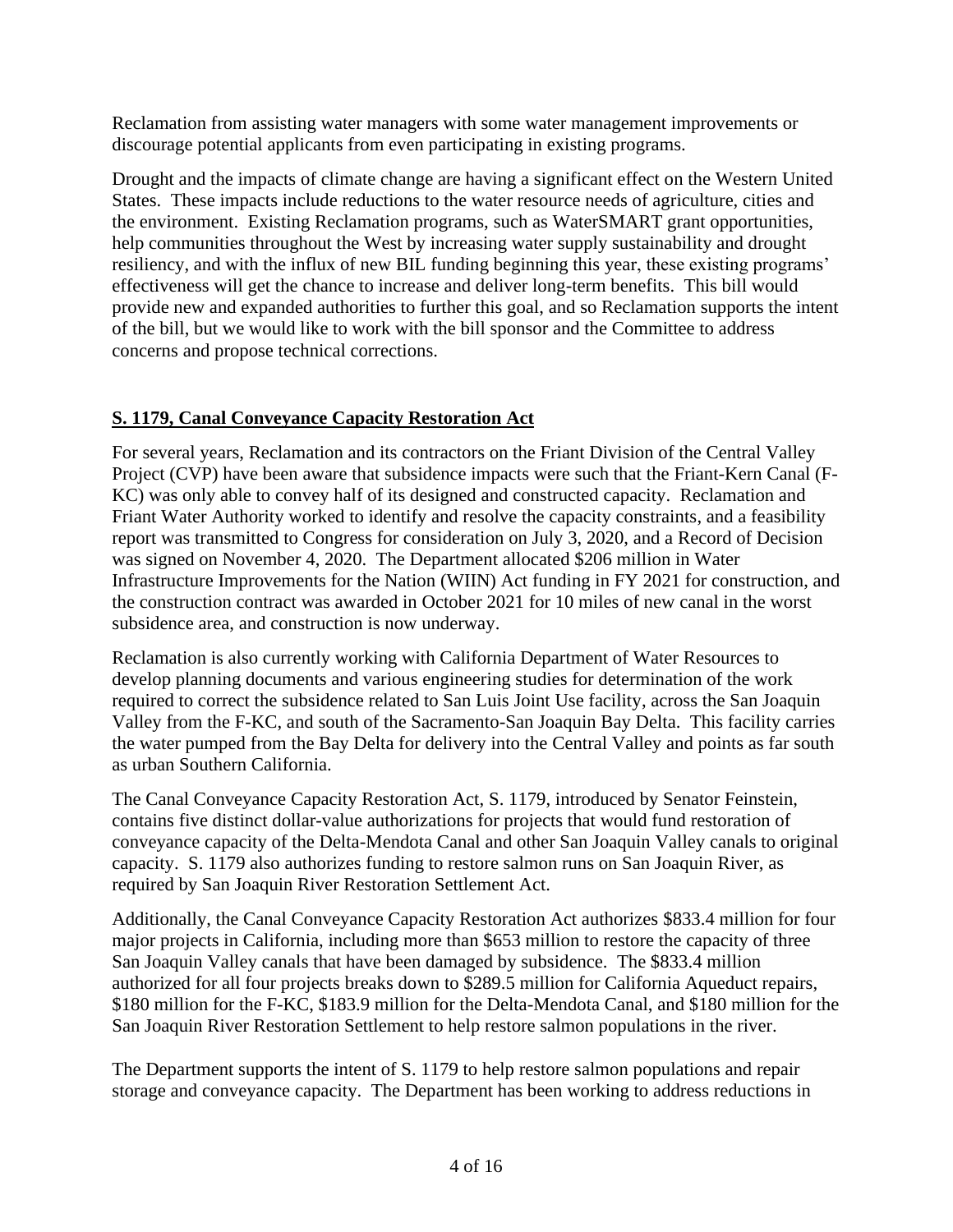conveyance capacity due to subsidence and other factors which have impacted facilities of the CVP in California. We look forward to continuing to work to restore salmon populations and to address subsidence in the San Joaquin Valley.

#### **S. 1554, To make certain irrigation districts eligible for Pick-Sloan Missouri Basin Program pumping power, and for other purposes**

The Pick-Sloan Missouri Basin Program (P-SMBP) was initially authorized by the Flood Control Act of December 22, 1944 (Public Law (P.L.) 78–534). Since 1944, the P-SMBP has been amended by several bills including the Dakota Water Resources Act (DWRA) of 2000, which authorized the Secretary to develop up to 28,000 acres of irrigation in areas of North Dakota not located within the Hudson Bay and James River drainage basins and to provide project use power to districts federally developed under DWRA.

The power systems of the Colorado-Big Thompson, Kendrick, Shoshone, and North Platte Projects have been integrated within the P-SMBP for the purpose of marketing the power produced from these projects through the Western Area Power Administration and the Rural Electric Cooperatives. From the power generated that is surplus to project needs, power revenues cover the annual operating expenses for each project, a reserve for replacement of facilities, and funds to help repay the power and irrigation construction costs based on local irrigation districts' ability to pay.

Project use power is the electrical capacity, energy, and associated ancillary service components required to provide the minimum electrical service needed to operate and maintain Reclamation Project facilities in conformance with project authorization. Various Congressional authorizations give Reclamation the ability to develop, generate, and use electrical power for the benefit of Reclamation project lands and other purposes. The power can be used for various functions, such as pumping water associated with irrigating Reclamation project lands.

Congressional authorizations for project use power vary across Reclamation projects. Within the P-SMBP, Reclamation does not have authority to provide project use power to non-Reclamation Project districts or to acreage that was developed with non-federal funds without specific authorization.

S. 1554 would make certain privately developed, non-Reclamation Project districts in North Dakota eligible to receive project use power from the P-SMBP, subject to the terms and rates established by Reclamation and as documented in a contract that an irrigation district must enter with Reclamation. The legislation does not provide these districts any additional benefits, such as an ability-to-pay relief, and therefore the eligible districts would pay the existing project use rate, which is currently 13.70 mills per kilowatt hour.

Under S. 1554, power generated within the P-SMBP would be allocated to new non-Reclamation Project uses at a project use power rate. This additional requirement will limit the amount of power surplus available to existing power customers who are responsible for covering a share of the operating expenses and, in some cases, construction expenses for the P-SMBP. This could result in a rate increase to power customers to sufficiently meet statutory requirements for costrecovery. Should Congress determine to extend the benefit of project-use power to the North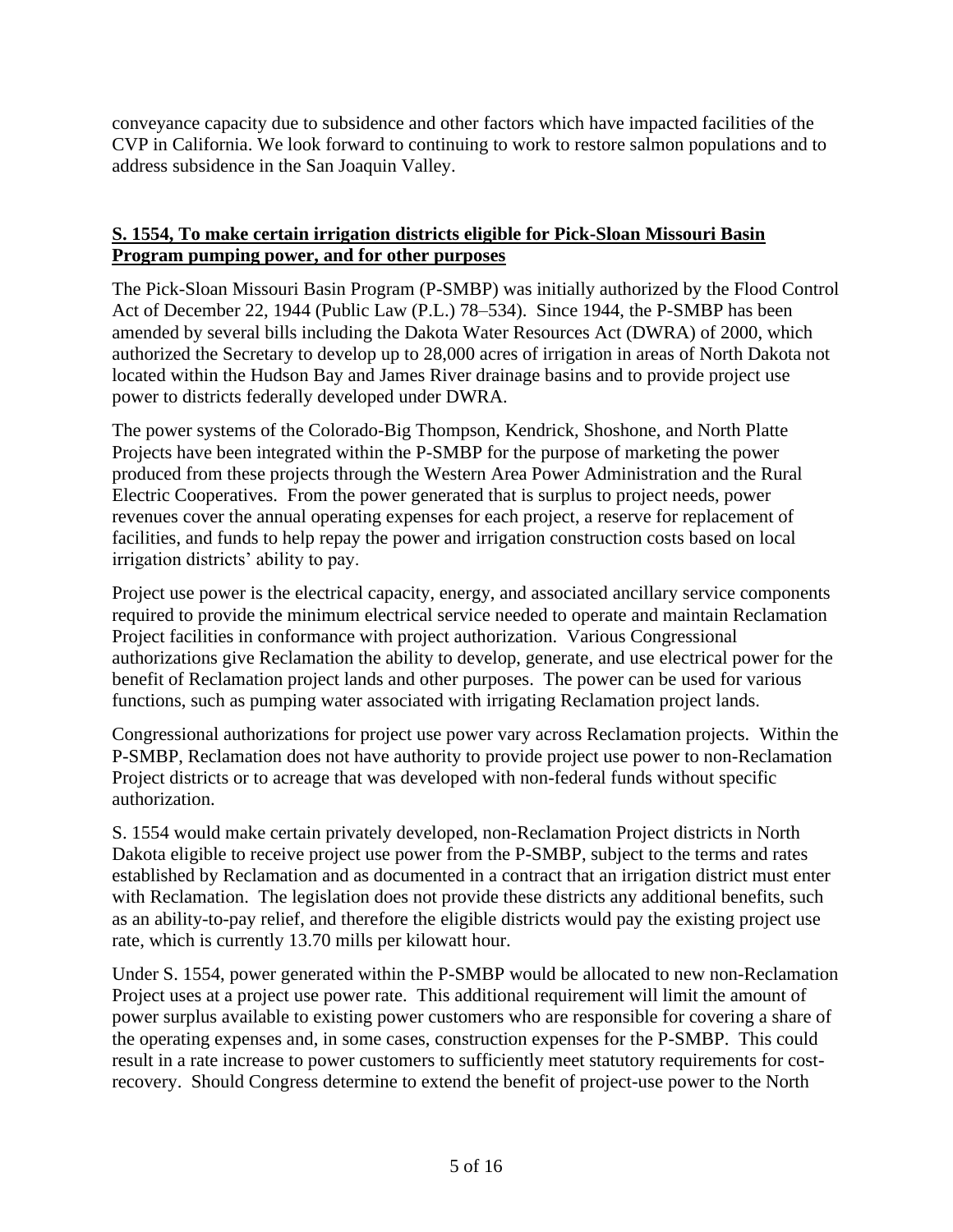Dakota districts by enacting S. 1554, Reclamation will implement its provisions and seek to integrate with existing P-SMBP power demands.

### **S. 2334, Large-Scale Water Recycling Project and Drought Resiliency Investment Act**

The American West faces serious water challenges. Growth in demand among competing uses for water and aging infrastructure, compounded by sustained and recurring periods of drought, place an enormous strain on existing water and hydropower resources. Adequate, resilient, and safe water supplies are fundamental to the health, economy, and security of the country, and investments in water recycling and reuse are a key step to stretching limited water supplies, making systems more resilient, and insulating communities from the effects of drought in the West.

This perspective informs the Department's views on S. 2334. Reclamation's existing water recycling and reuse program was authorized 30 years ago by Title XVI of P.L. 102-575 to reclaim and reuse municipal, irrigation, domestic, and agricultural wastewater. For almost two decades, congressionally authorized projects were identified for funding through the budgeting process and through earmarks. Reclamation established a competitive process for allocating funding to congressionally authorized Title XVI projects in 2011 and has continued to allocate funding through that process each year.

The 2016 Water Infrastructure Improvements for the Nation (WIIN) Act included amendments to P.L. 102-575, which provided a path for new water reclamation and reuse projects to become eligible to compete for Title XVI funding without a project-specific congressional authorization. The WIIN Act also directed Reclamation to establish a competitive grant program to allocate available funding among newly eligible projects and then to transmit WIIN Act funding recommendations to Congress. Accordingly, over the last few years Reclamation has used separate funding opportunities – one open to congressionally authorized projects and another open to projects eligible under the WIIN Act – to allocate program funding with Congressional agreement. Final appropriations for the Title XVI Program were \$63 million in FY 2020 and \$63 million in FY 2021. However, over the past few years, Reclamation has seen demand for funding under the Title XVI Program shift to the WIIN Act Title XVI projects, with only \$16.6 million in FY 2020 and \$9.5 million in FY 2021 requested by sponsors of congressionally authorized projects, much smaller than the WIIN Act amounts.

Since 1992, Reclamation has allocated more than \$760 million in Title XVI Program funding. This funding, along with non-federal cost-shares, has resulted in more than \$3 billion in total investments in reuse projects, when factoring in non-federal project sponsors' share. Projects funded through the Title XVI Program delivered over 420,000 acre-feet of recycled water in 2020, helping to provide flexibility to water managers and diversifying the water supply.

The Large Scale Water Recycling Project and Drought Resiliency Investment Act, S. 2334, directs the Secretary of the Interior to establish a new competitive grant program for the planning, design, and construction of large-scale recycling projects. We understand that S. 2334 was introduced before the November 2021 enactment of the Bipartisan Infrastructure Law. Reclamation is currently working on developing criteria and standing up the Large Scale Water Recycling Program, as authorized by the Bipartisan Infrastructure Law and expects to put out a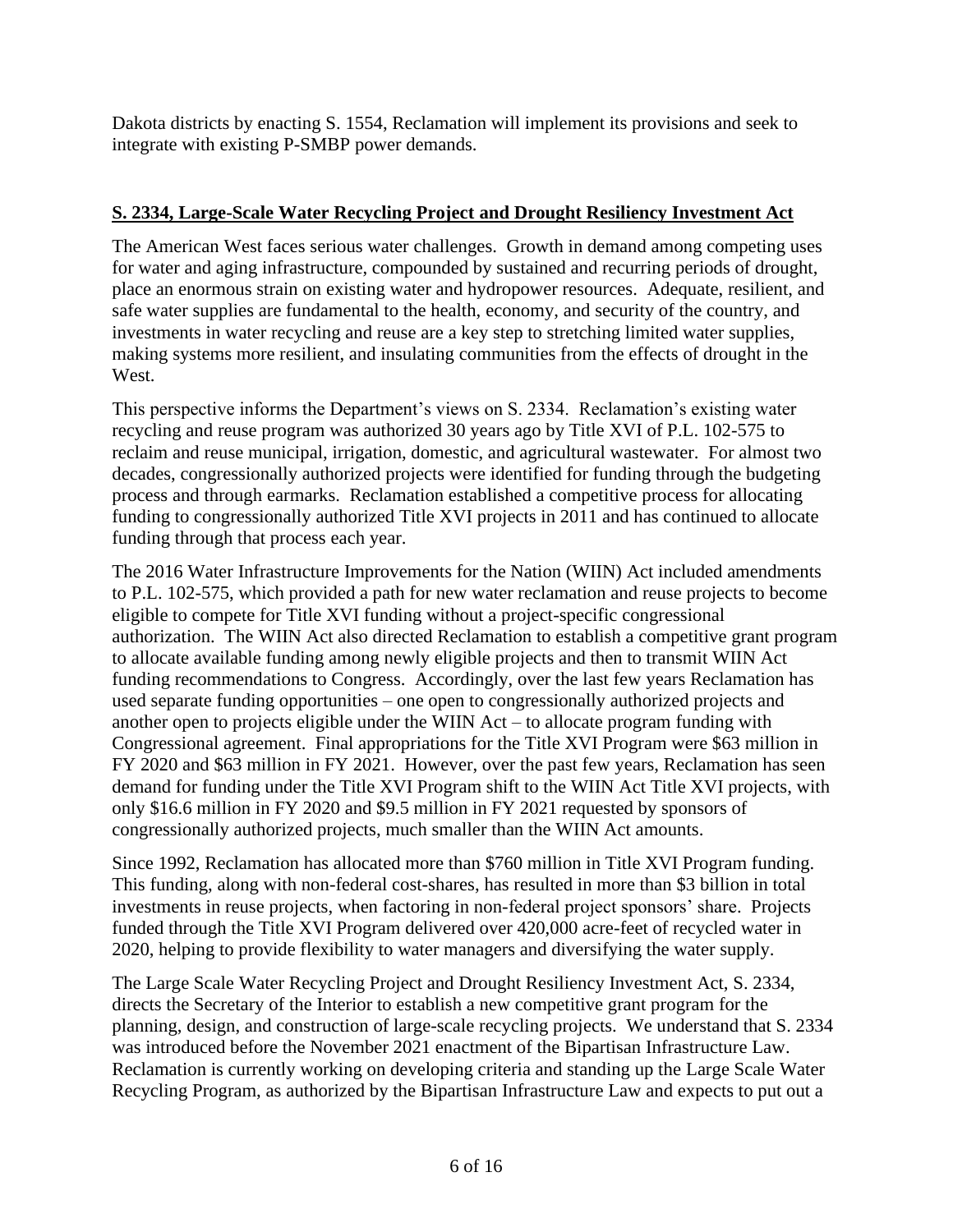funding opportunity for projects sometime late in 2022 into early 2023. The Department has allocated \$50 million of the \$450 million total for the program for FY 2023 under the Bipartisan Infrastructure Law in anticipation of this funding opportunity.

Through Section 3, Drought Resiliency, S. 2334 expands the Cooperative Watershed Management Program to allow for emergency drought planning; authorizes financial assistance of \$50 million through 2026 under Title I of the Reclamation States Emergency Drought Relief Act of 1991 for the benefit of fish and wildlife; and amends Section 104 of the Drought Relief Act and authorizes it through 2031.

The Department supports the goals of water recycling and drought resiliency. We look forward to working with the bill sponsors and the Committee on improvements to the bill, particularly in Section 3 to clarify and improve implementation.

### **S. 2693, Salton Sea Projects Improvements Act**

The Salton Sea Projects Improvement Act, S. 2693, amends the Reclamation Projects Authorization and Adjustment Act of 1992 to authorize additional projects to improve wildlife habitat, recreation, and air and water quality at the Salton Sea. S. 2693 specifically authorizes dust suppression projects, a crucial component to improving local air quality conditions and allows the federal government to be proactive in reducing emissions.

The Department, through Reclamation, using multiple authorities, has provided more than \$16 million since 2016 for dust suppression, wetland restoration, water quality improvements, environmental compliance and land use authorizations at the Salton Sea. On August 31, 2016, the Department signed a Memorandum of Understanding (MOU) with the California Natural Resources Agency (CNRA) for purposes of coordinating efforts at the Salton Sea. The MOU recognizes the State of California (State) will have the lead role in the cooperative effort to restore the Salton Sea, and commits the Department to pursue \$30 million in funding to help support State-initiated efforts.

Federal partners, including Reclamation, Bureau of Land Management, U.S. Fish and Wildlife Service, United States Geological Survey, U.S. Army Corps of Engineers, and U.S. Department of Agricultural Natural Resources Conservation Service meet regularly to coordinate activities and secure funding that supports State-led activities.

Section 2 of the Salton Sea Projects Improvement Act amends Section 1101 of the Reclamation Projects Authorization and Adjustment Act of 1992 (P.L. 102-575) to specifically allow the Secretary of the Interior to enter into grants, agreements, and contracts in partnership with State, Tribal, and local governments; water districts; joint powers authorities; nonprofit organizations; and institutions of higher education to carry out projects at the Sea. The ability to work with multiple types of partners, including universities and non-governmental organizations will provide for opportunities to take advantage of non-governmental funding. For example, Reclamation is working with the National Audubon Society in FY 2020 to enhance habitat and mitigate dust on approximately 900 acres near the community of Bombay Beach.

Reclamation provided \$1,000,000 to plan, design and permit the project, which was an important but unfunded step in getting to a project design that would allow Audubon to receive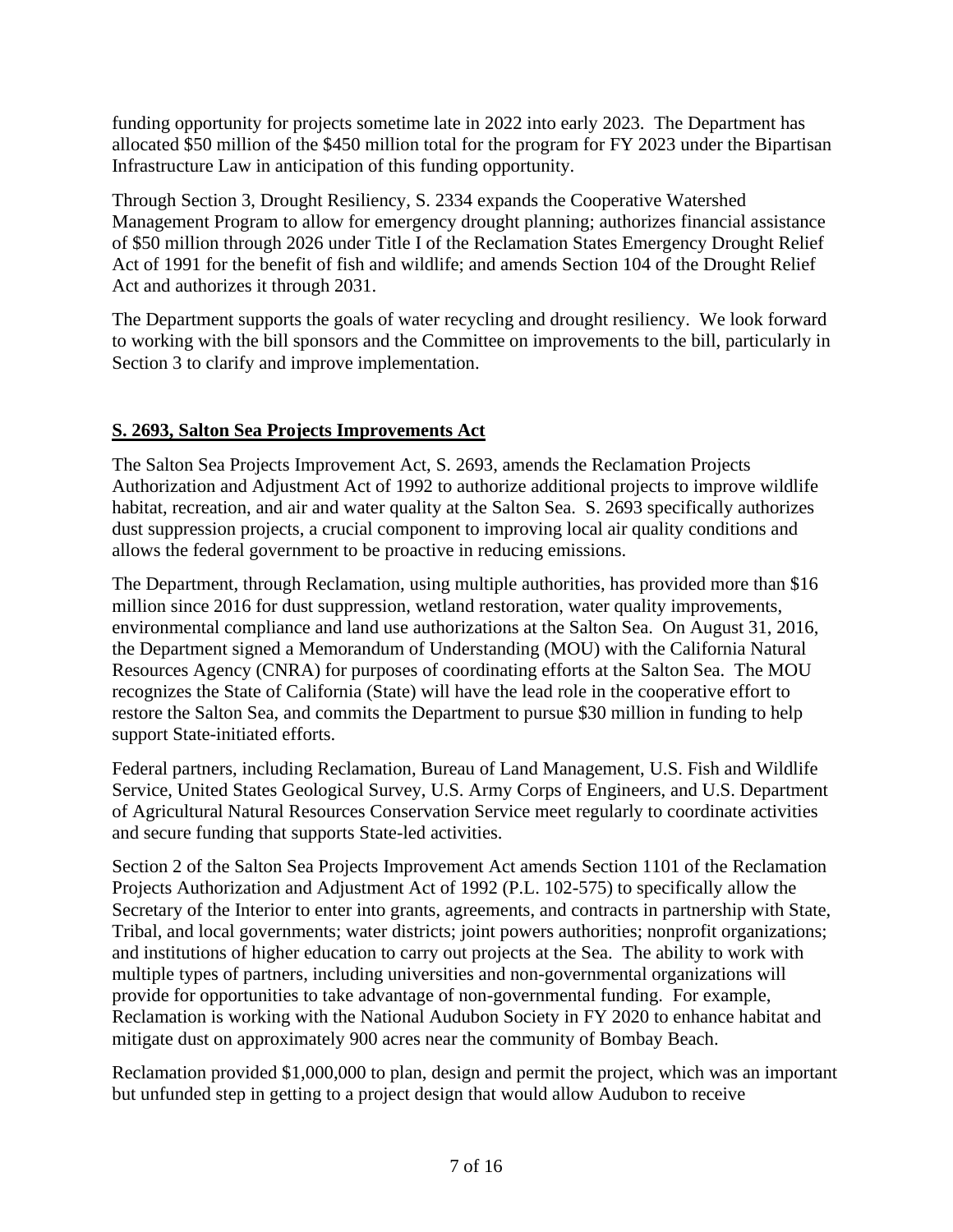approximately \$6 million in matching funds. Reclamation funding bridged this gap, providing Audubon the opportunity to access additional, non-federal funds. Reclamation has also collaborated with California Natural Resources Agency, Imperial County, Imperial County Air Pollution Control District, and provided \$1.2 million to the Salton Sea Authority to advance the Desert Shores Channel Restoration Project. The project would create habitat and suppress dust by refilling currently dewatered channels with water at a salinity level that provides habitat for fish and supports piscivorous birds. The proposed legislation would streamline these processes and increase opportunities in the future.

Finally, S. 2693 amends P.L. 102-575 to include activities such as construction, operation, and maintenance costs which will increase Reclamation's flexibility and opportunity to work with partners at the Sea to implement projects that create habitat and improve water and air quality. The proposed language increases the authorized appropriations ceiling from \$13 million to \$250 million, which will allow Reclamation to continue to implement projects that improve conditions at the Salton Sea, particularly as Reclamation is near the \$13 million ceiling under the existing authority. An increase in the ceiling to \$250 million, when followed by Congressional appropriations, would provide flexibility for the federal government to match existing appropriated State funding (\$402.6 million) to implement, monitor, operate, and maintain the California Natural Resources Agency Salton Sea Management Program Phase 1: 10-Year Plan.

The Department appreciates the work of the sponsors on the Salton Sea Projects Improvement Act and supports S. 2693. The Department looks forward to working with the bill sponsor and the Committee as the bill moves forward.

## **S. 3450, Sun River Hydropower Authorization Act**

Reclamation is the second largest producer of hydropower in the country. Reclamation owns and operates 53 hydroelectric plants, comprising over 14.7 million kilowatts of installed capacity. Each year on average, Reclamation plants generate 40 billion kilowatt hours of electricity (the equivalent demand of 3.7 million homes), yield nearly one billion dollars in power revenues, and displace approximately 17 million tons of carbon dioxide. Reclamation's hydropower program supports Administration and Department clean energy and climate change initiatives by increasing hydropower capabilities and value, and facilitating incremental, carbonneutral energy generation.

The Sun River Hydropower Authorization Act encourages and authorizes the Secretary, through Reclamation, to construct, operate, and maintain hydroelectric power generation facilities in the Sun River project in Montana. S. 3450 creates additional opportunities to work with our federal and non-federal partners and provide them with an additional revenue source to address aging infrastructure and potentially achieve greater financial independence, for a self-sustaining system. Hydropower development on the Sun River Project would create additional clean renewable energy in the region, consistent with Reclamation's mission to manage, develop, and protect water and related resources in an environmentally and economically sound manner, in the interest of the American public.

As I testified in January, Reclamation will continue to review and assess potential new hydropower projects that provide a high economic return for the nation, are energy efficient, and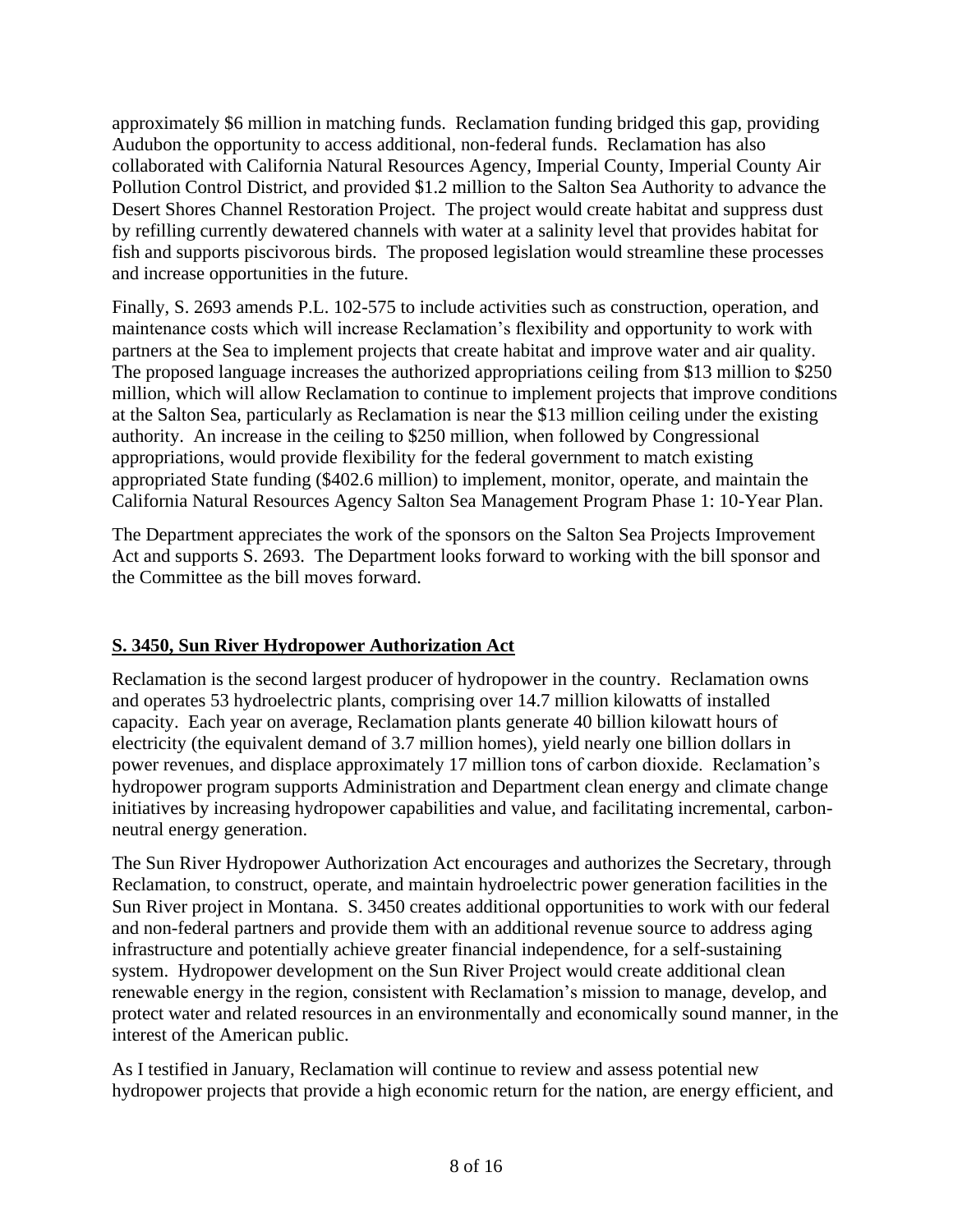can be accomplished in accordance with protections for fish and wildlife, the environment, or recreation. Reclamation supports the goal of providing clean energy to Americans.

## **S. 3539, Watershed Results Act**

Reclamation's WaterSMART Program is part of the Department's strategy to tackle the shortand long-term challenge of climate change by improving water use and supply efficiency, sustainability, and reliability. Under WaterSMART, the Cooperative Watershed Management Program provides funding to watershed groups to encourage diverse stakeholders to form local solutions to address their water management needs.

If enacted, S. 3539 would establish a new Reclamation watershed pilot program to meet specific watershed goals, such as realizing increases in water quantity or improvements to the quality of aquatic habitats. The program would support  $2 - 5$  pilot projects through \$15,000,000 in mandatory annual appropriations over 6 years. The pilot projects would follow a 5-year plan that must incorporate watershed analytics and follow a multi-agency funding strategy that utilizes a pay-for-performance contract to incentivize results.

Reclamation supports the intent of the bill, and we would like to work with the bill sponsor and the Committee on technical assistance to identify any opportunities to support collaborative and science-based efforts and to otherwise meet the goals of the bill through revisions to existing authorities and programs.

## **H.R. 5001 and S. 3693, Upper Colorado and San Juan River Basins Recovery Act**

S. 3693 extends authority for the Upper Colorado River and San Juan River Basin endangered fish recovery implementation programs from 2023 to 2024. The Administration supports the reauthorization of these important, and demonstrably successful, fish recovery programs.

The Upper Colorado River Endangered Fish Recovery Program and the San Juan River Basin Recovery Implementation Program (the Programs) were established in 1988 and 1992, respectively. The goals of the Programs are to recover four endangered fish species in a manner consistent with state and Tribal laws, interstate compacts, the Endangered Species Act (ESA), other federal laws, and Indian trust responsibilities while water development proceeds.

Participants in these two Programs include the States of Colorado, New Mexico, Utah, and Wyoming; federal agencies, including Reclamation, Fish and Wildlife Service, Western Area Power Administration, National Park Service, Bureau of Land Management, and Bureau of Indian Affairs; American Indian Tribes including the Navajo Nation, Jicarilla Apache Nation, Southern Ute Tribe, and Ute Mountain Ute Tribe; water users; power users; and environmental organizations.

Actions taken by the Programs to recover the Colorado pikeminnow, humpback chub, razorback sucker, and bonytail meet ESA requirements for operation of federal multi-purpose projects, water projects benefiting the Tribes, and non-federal water projects. Activities and accomplishments of these Programs provide ESA compliance for more than 2,500 federal and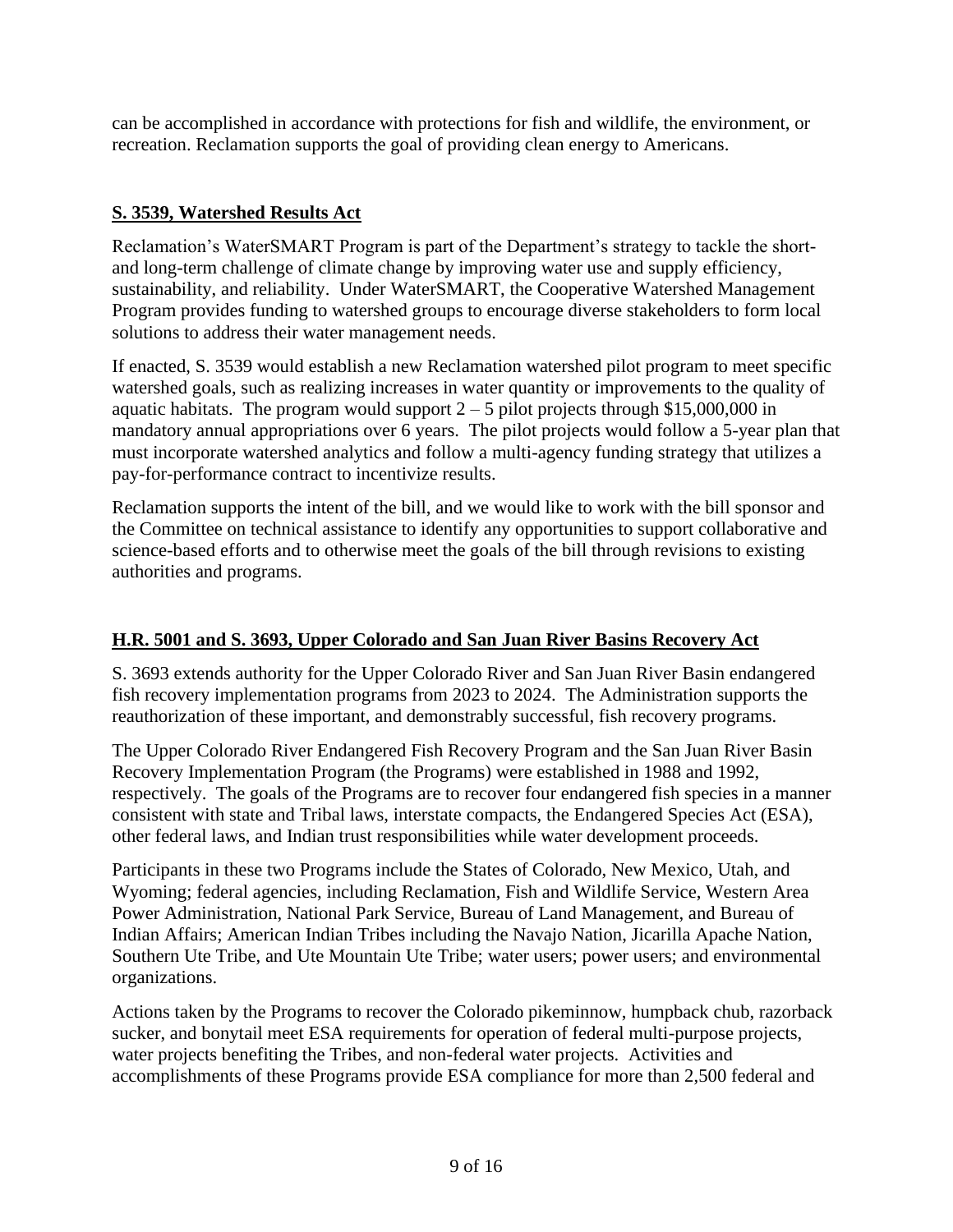non-federal water projects depleting approximately 3.7 million acre-feet per year in the Upper Colorado River and San Juan River Basins.

These two important recovery programs are intended to recover four species of endangered fish while allowing the states and Tribes to develop their full water entitlement and maintain compliance with interstate compacts and associated laws. Work focuses on four major areas:

1. Habitat management including providing and protecting instream flows;

2. Habitat development and maintenance, including fish ladders, fish screens, levee removal, and flooded bottomland restoration;

3. Augmentation and conservation of genetic integrity, development and operation of propagation facilities, and fish stocking; and

4. Management of non-native fish;

As evidence of the success of these Programs, the Fish and Wildlife Service recently reclassified the humpback chub from endangered to threatened on October 15, 2021 and proposed a similar reclassification for razorback sucker in July of 2021.

The Upper Colorado and San Juan River Basins Recovery Act would authorize continued implementation of endangered fish recovery programs for the Upper Colorado and San Juan River Basins through 2024 to protect and recover endangered fishes while water development proceeds in compliance with all applicable federal and state laws. The Upper Colorado and San Juan River Basins Recovery Act would also extend the deadline for the Report to Congress. The new legislation extends this reporting deadline to September 30, 2022. The report will detail, among other things, activities to be carried out after FY 2023 and the cost of such activities.

We look forward to working with the Committee to further these important recovery programs.

### **S. 3971, To amend the America's Water Infrastructure Act of 2018 to modify a provision relating to cost-sharing requirements applicable to certain Bureau of Reclamation dams and dikes, and for other purposes**

S. 3971 amends Section 4309 of P.L. 115-270, America's Water Infrastructure Act of 2018, to increase Reclamation's cost share for the ongoing Safety of Dams (SOD) related modification costs from 85% to 100%. While neither S. 3971 nor the P.L. 115-270 language it amends name any particular facility, Reclamation has determined that both are applicable to the W.C. Austin Project (Project) located on the North Fork of the Red River in southwest Oklahoma.

The Project consists of Altus Dam, five earth-fill dikes, and approximately 270 miles of canals and laterals. Project benefits include irrigation of approximately 48,000 acres of privately owned land; augmentation of the municipal and industrial (M&I) water supply for the City of Altus; flood control benefits on the North Fork of the Red River; and recreation and fish and wildlife conservation benefits.

The Project is a "Transferred Works" operated and maintained by the Lugert-Altus Irrigation District (District) in accordance with the provisions of Contract No. Ilr-1375, as amended. Reclamation implemented SOD modifications at the Project from 2015-2018 to reduce the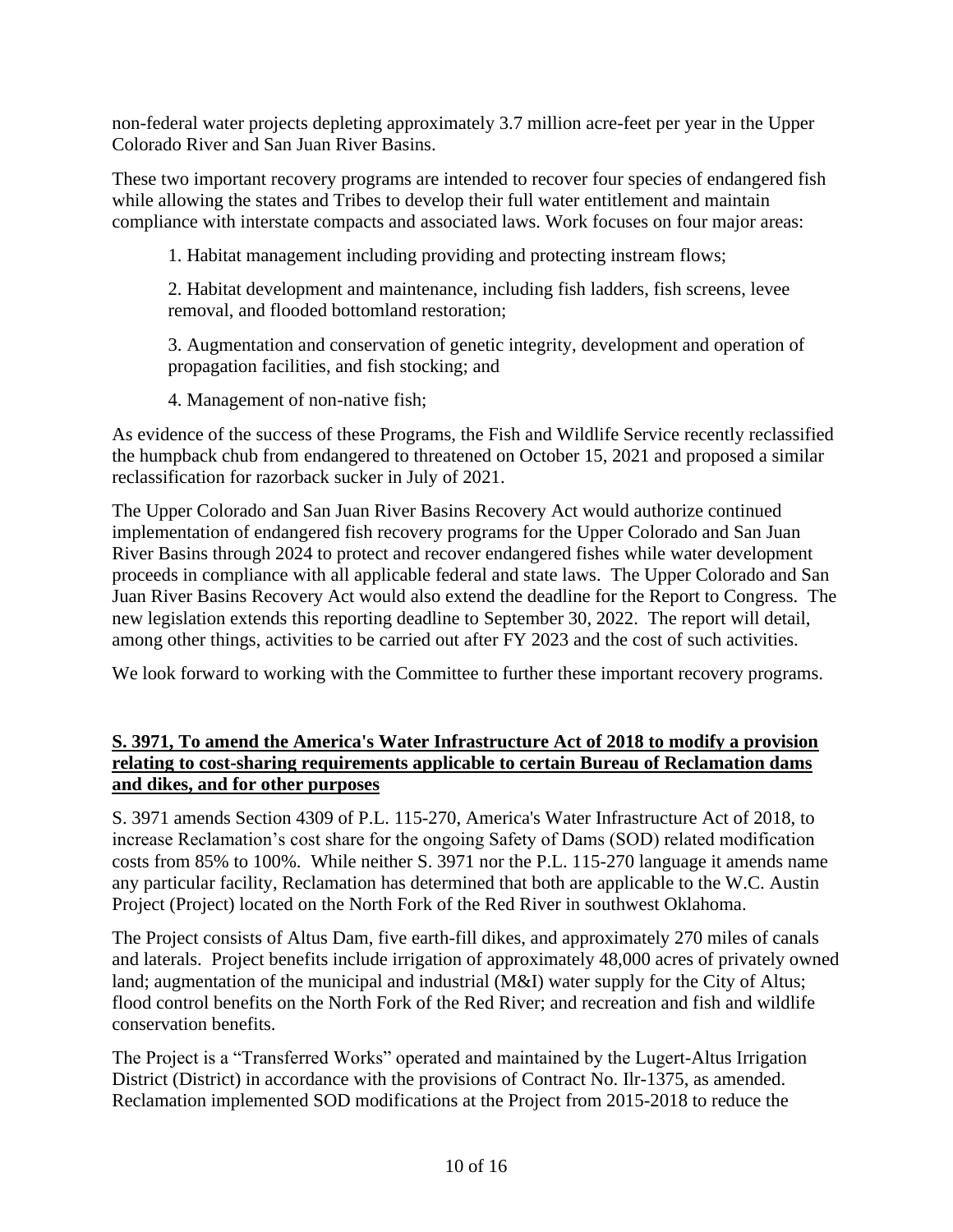potential for overtopping one or more dikes, and to improve seepage conditions at Lugert and East Main Dikes. After completing the initial SOD modifications, new seepage areas developed at the downstream toe of Lugert and East Main Dikes, and in agricultural fields further downstream of both dikes. The risks associated with these new seepage areas exceeded Reclamation's Public Protection Guidelines and construction of cement-bentonite cutoff walls at both dikes was required.

Construction of the cutoff walls is underway and will be substantially complete by the end of FY 2022. A temporary reservoir operating restriction has been implemented reducing the conservation storage pool elevation by 5-feet from elevation 1559' to elevation 1554'. This reduces conservation storage by 28,000 acre-feet (about a 20% reduction) until construction of the cutoff walls is complete. The total cost for the dam safety modifications at the Project including Reclamation's non-contract costs is currently estimated to be approximately \$44 million. In accordance with the Reclamation Safety of Dams Act of 1978 (as amended) and Reclamation Policy, 15% of the total SOD related modification costs are reimbursable by the Project beneficiaries. In this case the 15% would be allocated as 14.9% (\$6.6 million) to the Lugert-Altus Irrigation District for irrigation and 0.1% (\$44,000) to the City of Altus for M&I water supply.

The SOD modification costs have been up-front funded and the 15% non-federal cost share was to be repaid to the United States over time (up to 50 years) following completion of the SOD modifications.

S. 3971 would increase Reclamation's share of the OM&R costs for gates and ancillary equipment from 22% (\$3.3 million) to 100% (\$15 million). Reclamation has budgeted for the 22% (\$3.3 million) cost share but has not identified a funding source for the remaining 78% (\$11.7 million) should S. 3971 become law. This work may be eligible for Bipartisan Infrastructure Law funding; however, additional research will be required before a determination can be made. Should Congress determine to change the federal cost share through enactment of S. 3971, Reclamation will implement its provisions.

### **S. 4175, To amend the Omnibus Public Land Management Act of 2009 to authorize certain extraordinary operation and maintenance work for urban canals of concern**

Reclamation's canals were originally constructed through relatively unpopulated areas in the Western United States. Today, some of Reclamation's canals are subject to the spread of urban development and could pose a potential risk to populated areas in the event of a failure. Reclamation currently classifies and monitors approximately 880 miles of canals in its Urban Canal Hazard Program.

If enacted, S. 4175 would recategorize any extraordinary maintenance work on an urban canal of concern as emergency extraordinary maintenance work, thereby allowing the Secretary to provide non-reimbursable funds to cover 35% of project costs. This would reduce operating partners maintenance costs for these urban canals, passing on costs to Reclamation for XM work that would have otherwise been funded by Reclamation transferred work partners.

It may be challenging to implement section 1(e), which would allow any reimbursable funds provided under this bill to be a non-federal source of funds for the purposes of any cost-sharing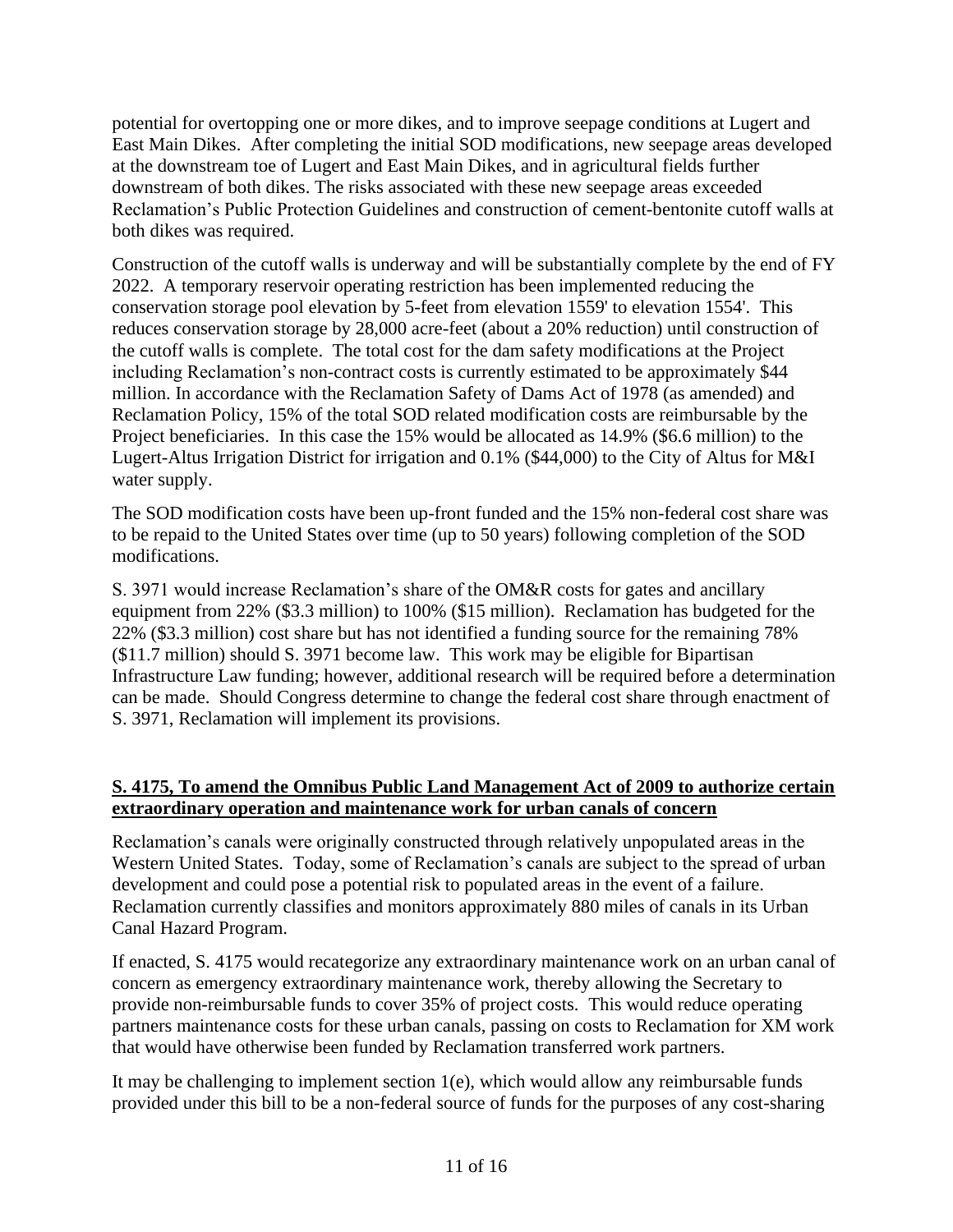requirement for a federal grant. Reclamation also believes that this language would be unlikely to lead to a result useful to water managers. Funding made available under Section 9603 of P.L. 111-11 is intended to carry out extraordinary operations and maintenance work to ensure the structural safety of facilities. Reclamation's grant programs typically have their own specific statutory requirements that may be inconsistent with the requirements and goals of funding made available under Section 9603.

As an agency, Reclamation works collaboratively with our partners to ensure the safe and exceptional stewardship of our aging and urban infrastructure. We understand the intent of the bill, and we would like to work with the bill sponsor and the Committee to address concerns and technical corrections.

#### **S. 4176, To amend the Infrastructure Investment and Jobs Act to modify the eligibility requirements for certain small water storage and groundwater storage projects and to authorize the use of funds for certain additional Carey Act projects, and for other purposes**

The Carey Act authorized land grants to states, on which states could have irrigation dams and other water management facilities constructed. The BIL's original section 40904(b) authorizes up to \$100 million in funding for Carey Act dams meeting stated criteria, upon a Governor's request. The language of S. 4176 authorizes funding for additional Carey Act dams from this \$100 million, provided the funds have not been exhausted by this initial request. Financial assistance agreements would be developed to provide the funding.

Reclamation takes no issue with the amendment to section 40904(b), as provided, since it alerts those who might request funding that requests under the original authority take priority and funding may therefore be unavailable.

The amendments also include a provision lowering the threshold on the new Small Water Storage Program enacted last November in BIL from a 2,000 acre-foot minimum, to a two (2) acre-foot minimum. Reclamation's Small Storage Program is a newly established grant program authorized by sections 40901(1) and 40903 of BIL to promote federal assistance to enhance small scale water storage opportunities for future generations.

The reduction in project minimums, from 2,000 acre-feet down to 2 acre-feet would significantly alter the types of applications submitted for this specifically tailored program. It would also be challenging to apply the feasibility standards set forth for that program, for which Reclamation issued guidance in January, to such small projects. In August 2022, Reclamation plans to publish the first funding opportunity for the Small Storage Program with the planned distribution of \$20,000,000 in FY 2023.

Reclamation has existing programs under its WaterSMART grant opportunities that address these much smaller types of storage activities and would continue to encourage entities with needs for projects of that scale to apply to those programs, most of which have a lower nonfederal cost share than the Small Storage Program. The Department looks forward to working with the sponsor and committee to address specific needs associated with the proposed amendments.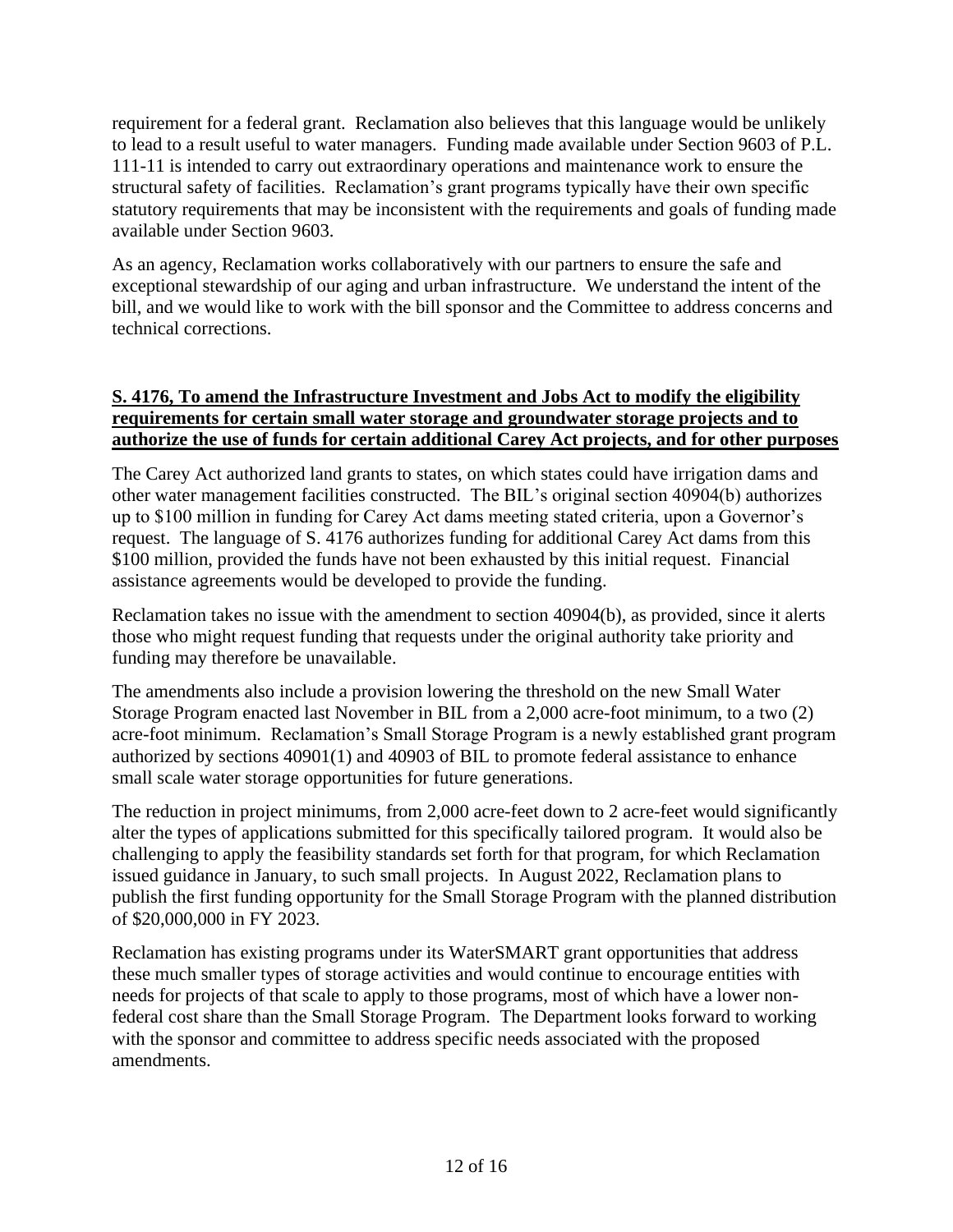## **S. 4231, Support to Rehydrate the Environment, Agriculture, and Municipalities (STREAM) Act**

The Support to Rehydrate the Environment, Agriculture, and Municipalities (STREAM) Act is an ambitious bill that establishes new and expanded Reclamation authorities that range from water storage to aging infrastructure investment, to ecosystem health to address drought in the West. It touches on many of the authorities in recently enacted laws such as the BIL (P.L. 117-58, enacted in 2021), the 2021 Consolidated Appropriations Act (P.L. 116-260, enacted in 2020), the Dingell Act (P.L. 116-9, enacted in 2019), and the WIIN Act (P.L. 114-322, enacted in 2016).

If enacted, Title I of the STREAM Act would amend and provide additional authorization for appropriations for the water recycling grant program, it would establish a new water storage grant program, it would expand and authorize funds for new desalination projects, it would establish a new infrastructure loan program, it would establish a drinking water grant program, it would expand the applicability of the extraordinary maintenance extended repayment program, and it would create a new authority to use revenues from water transfers and payments to address drought and dam safety activities. Title II of the bill would reauthorize and expand eligibility under the Transboundary Aquifer Assessment Program, and Title III is dedicated to ecosystem restoration and introduces a new performance-based funding program for ecosystem restoration, mitigation, or enhancement activities.

The STREAM Act seeks to accelerate the approval process for water recycling and desalination projects, and smaller non-federal storage projects with less than \$250 million in federal funding, by allowing the Department to approve the projects. Currently, Reclamation is required to seek congressional approval to authorize all water recycling, desalination, and storage projects, except for projects that receive construction funding under the Bipartisan Infrastructure Law.

Reclamation appreciates the work of the sponsor to address the worsening drought in the West. Western water issues are complex and multifaceted, and diversity of creative programs will be necessary to meet current water needs within a changing climate.

The STREAM Act creates some new implementation obligations, since several of the authorities it amends are for programs still being stood up and implemented for the first time. Examples include the storage program and the extraordinary maintenance programs funded in BIL. Section 106 of the STREAM Act would also authorize a new Reclamation Infrastructure Finance and Innovation Pilot Program and require that its implementation be integrated with existing Water Resources Development Act of 2014 program commonly referred to as "WIFIA".

For these and other reasons, the Department would like to continue working with the sponsor and the Committee on technical assistance to ensure that authorities within this bill are implementable, effective, can be integrated with existing laws recently passed, and would achieve intended goals.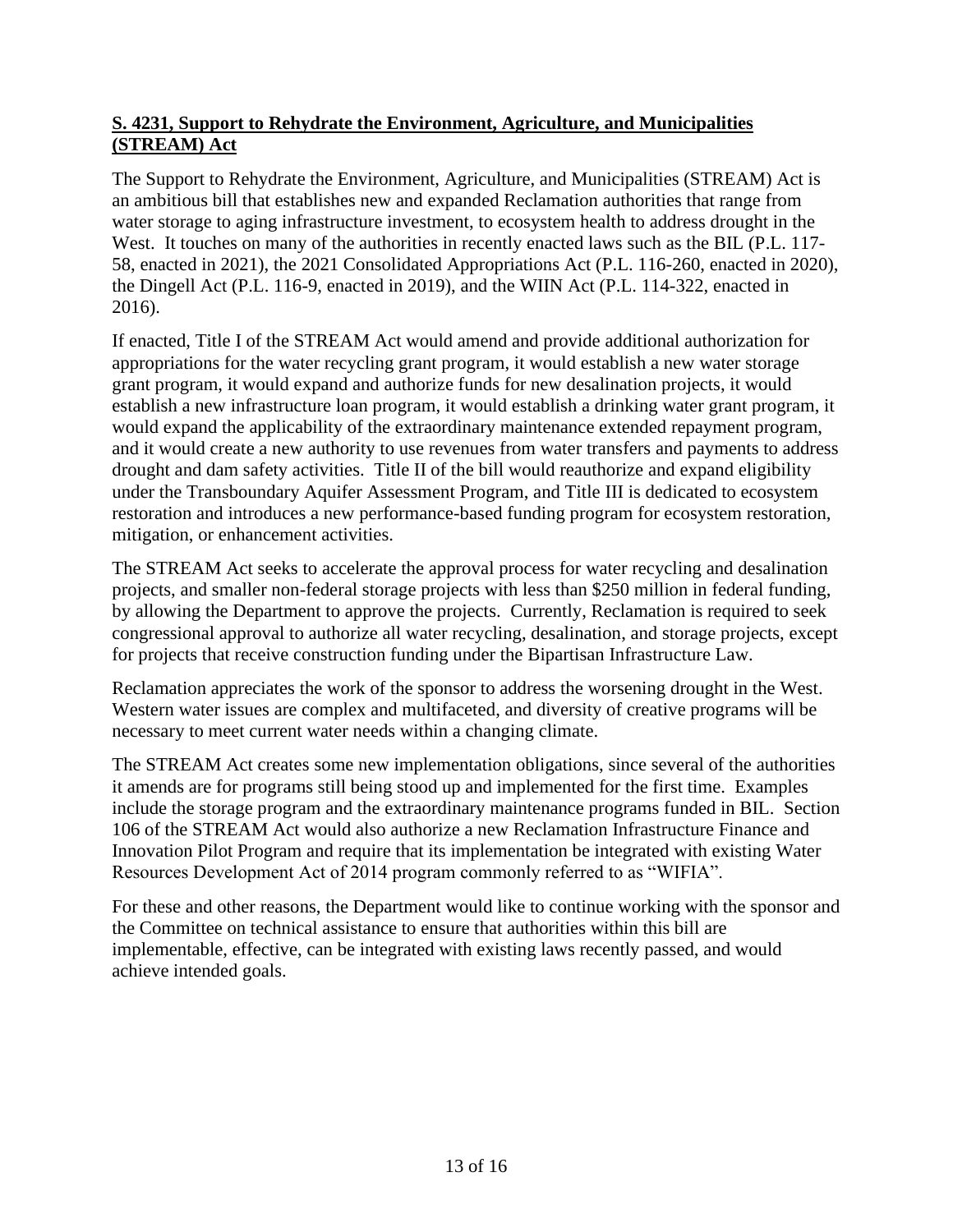#### **S. 4232, To address the recovery of certain costs with respect to certain Reclamation facilities in the Colorado River Basin, and for other purposes**

S. 4232, introduced by Sen. Kelly, amends cost allocation and recovery processes for Reclamation hydropower production sited within the Colorado River Basin, as administered by Reclamation and the Western Area Power Administration.

The Colorado River Basin is in the 22nd consecutive year of drought and the driest period in over 1200 years. Declining hydrology caused by low inflows, warmer temperatures, decreased soil moisture, and precipitation are reducing flows in the Colorado River system, directly affecting the ability for Reclamation to produce hydropower.

As the second largest producer of hydropower in the country, Reclamation owns and operates 53 hydroelectric plants, comprising over 14.7 million kilowatts of installed capacity. Each year on average, Reclamation plants generate 40 billion kilowatt hours of electricity (the equivalent demand of 3.7 million homes), yield nearly one billion dollars in power revenues, and displace approximately 17 million tons of carbon dioxide. Reclamation's hydropower program supports Administration and Department clean energy and climate change initiatives by increasing hydropower capabilities and value, and facilitating incremental, carbon-neutral energy generation.

Glen Canyon Dam is Reclamation's largest hydropower generating station in the Upper Basin that provides electrical grid stability and support for other renewable energy generation. During the ten (10) years prior to the beginning of the current drought in 2000, an average of 4,600 gigawatt-hours (GWh) annually were generated at Glen Canyon. This declined by 17% to an average of 3,800 GWh from 2000-2020 and declined further to 3,350 GWh in 2021. This decline has impacted power rates with a recent 11% increase to rates for power marketed from Glen Canyon. The impact for customers is compounded by the need to replace energy requirements previously met by hydropower from Glen Canyon with more expensive alternatives.

Just this Spring, the Department took the unprecedented step of reducing the 2022 annual release volume from Lake Powell from 7.48 to 7.0 million acre-feet to protect hydropower generation and infrastructure at Colorado River hydropower facilities. Despite this action among others to protect Lake Powell's elevation, it faces the risk of dropping below the minimum power pool elevation of 3,490 feet in the next several years.

We recognize that the loss of hydropower generation at Glen Canyon would result in impacts to revenue to fund various costs including operation and maintenance, the repayment of the federal investment, salinity, aid to irrigation and environmental compliance and customers would be forced to replace power needs with more expensive alternatives.

Reclamation is currently working with the Western Area Power Administration on near-term solutions for loss of power generation.

The Department supports the goal of this bill. However, as drafted, several provisions of the bill could introduce unintended complexities into the hydropower program. Considerations for delineation between Reclamation and WAPA responsibilities and costs should be provided for in the bill. The Department looks forward to working with the sponsors of the bills as well as the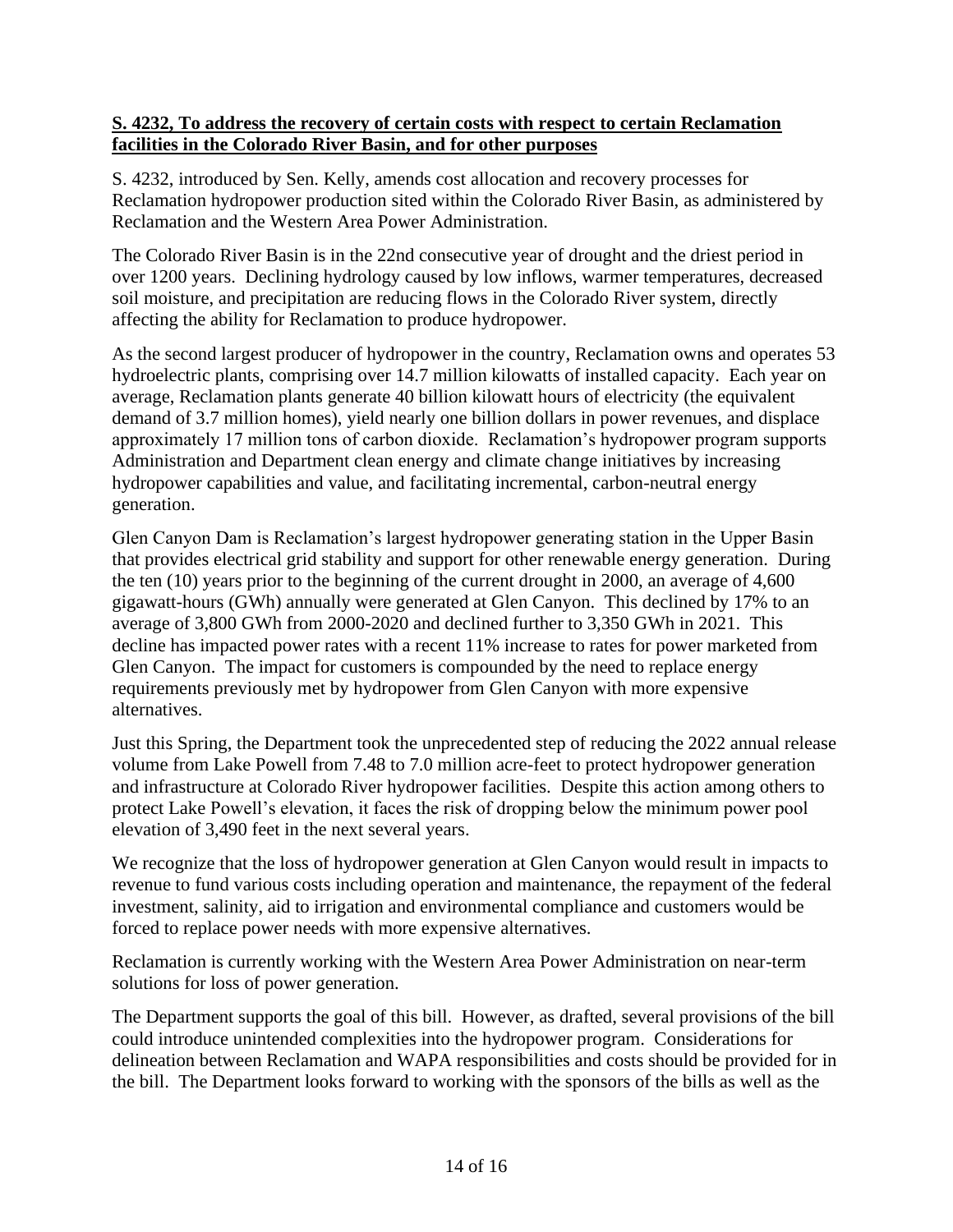Subcommittee and WAPA on any necessary modifications that can address the goal of the bill and minimize effects on other aspects of hydropower programs.

## **S. 4233, Platte River Basin Critical Maintenance and Repair Act**

The Platte River Basin Critical Maintenance and Repair Act would amend the Infrastructure Investment and Jobs Act (43 U.S.C. 3204) to provide \$100,000,000 in additional authorization of appropriations for any Reclamation Project facilities located within the Platte River Basin that had a structural failure resulting in a declaration of emergency in the three years leading up to the enactment of 43 U.S.C. 3204.

Under the proposed language, work performed by Reclamation transferred work partners to address the collapse of tunnel 2 on the Fort Laramie Canal in both Wyoming and Nebraska would likely be eligible for funding. This tunnel collapsed in July 2019, backing up water in the tunnel and canal which then resulted in overtopping of the canal upstream of the tunnel.

Reclamation supports the goal of addressing emergencies and structural failures at project facilities. If enacted, and if funds are appropriated to fund this authority, Reclamation would work swiftly to allocate any funds appropriated under this authority.

#### **S. 4236, To provide for a national water data framework, to provide for the water security of the Rio Grande Basin, to reauthorize irrigation infrastructure grants, and for other purposes**

Title I of S. 4236 establishes a federal working group to develop and implement an integrated water resources management plan for the Rio Grande Basin.

Reclamation has seen success with a similar program in the Yakima River Basin in Washington. The Yakima Integrated Plan identifies a comprehensive and balanced approach to water resources and ecosystem restoration improvements in the Yakima River Basin. Reclamation along with stakeholders in the Yakima River Basin, analyzed the Integrated Plan as part of the Yakima River Basin Study conducted in 2011.

Reclamation is preparing to initiate a Rio Grande Basin Study under the WaterSMART program. The Basin Study will evaluate water supply and demand in the Rio Grande Basin from the Colorado New Mexico border downstream to Elephant Butte Dam. The study will also identify strategies to address imbalances. This study will be important for the Rio Grande basin because the water supply within the Basin Study Area is limited, highly variable, and fully allocated. Commitments in the form of treaties, compacts, water rights, permits, and legal statutes are numerous, complex, and constrain water management flexibility.

Reclamation supports the intent of Title I but has concerns with the duration of this proposed legislation. Reclamation feels that completing the Basin Study which will be a 3-year process will be an important step prior to developing and implementing an integrated plan. Implementation of an Integrated Plan would also be contingent on resolution of ongoing litigation in the *Texas vs. New Mexico* Supreme Court case.